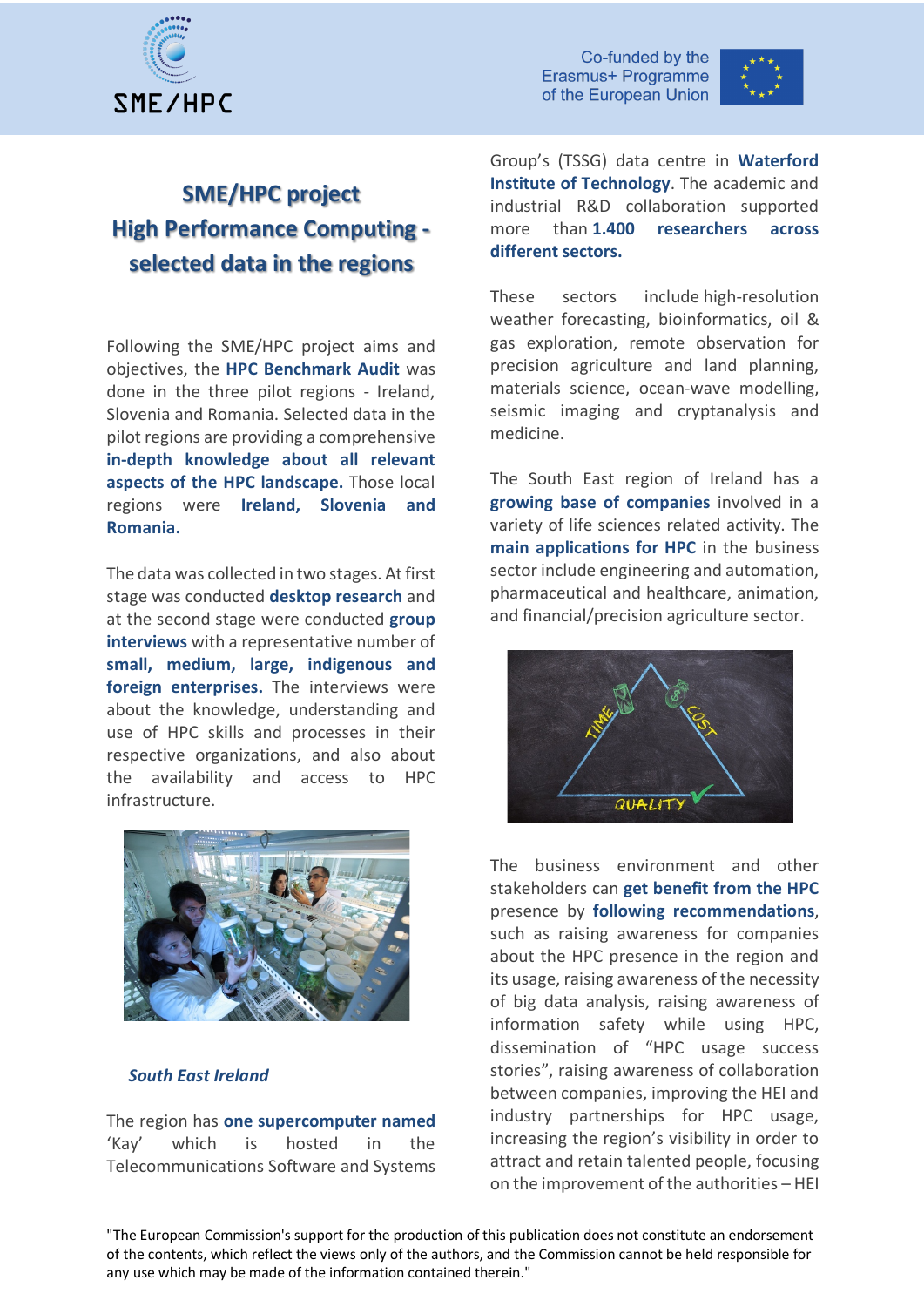

Co-funded by the Erasmus+ Programme of the European Union



– industry collaboration, improving multisector networks/collaboration, spreading the multi-sector networks and including large companies in networking events.

### *Bucharest-Ilfov Romania*

The Bucharest-Ilfov region in Romania concentrates **the majority of national total spending** on research, technological development and innovation (RDI). The use and application of HPC in the business sector is still **in its early stages**.



There are several **private enterprises that own HPC** facilities and offer HPC services, including subsidiaries of multinational firms, companies with production facilities within or in the vicinity of research institutes, as well as locally-based SMEs.

**HPC is used in a variety of R&D institutions** in the Bucharest-Ilfov region, being applied in a variety of fields, such as aerospace and aeronautics, environment, computational physics, advanced computing, meteorology etc.

Overall, in the Bucharest-Ilfov region and broadly in Romania, **HPC is still developing, but its use and application is on an upward trend**. On the other hand, the region has a lack of coherent vision regarding the development of HPC and a competence centre or even companies have difficulties in accessing the existing HPC infrastructure.

#### *South East Slovenia*

In the Eastern part of Slovenia are **several sectors that are considered as important for the HPC.** Those sectors are automotive, electronic, ICT, chemical and pharmaceutical. Each of the sector consider the R&D as an important aspect of their activity.



Slovenian corporations are **mostly component oriented** with some exceptions. Enabling the easier access to HPC technology would certainly help **speeding up the development** of new (more complex) products and consequently increasing the demand for HPC services.

At the same time, **the region has a number of difficulties** with which the companies encounter, such as a lack of HPC information, poor connection with central authorities, lack of innovation environment trust or need of funding.



"The European Commission's support for the production of this publication does not constitute an endorsement of the contents, which reflect the views only of the authors, and the Commission cannot be held responsible for any use which may be made of the information contained therein."